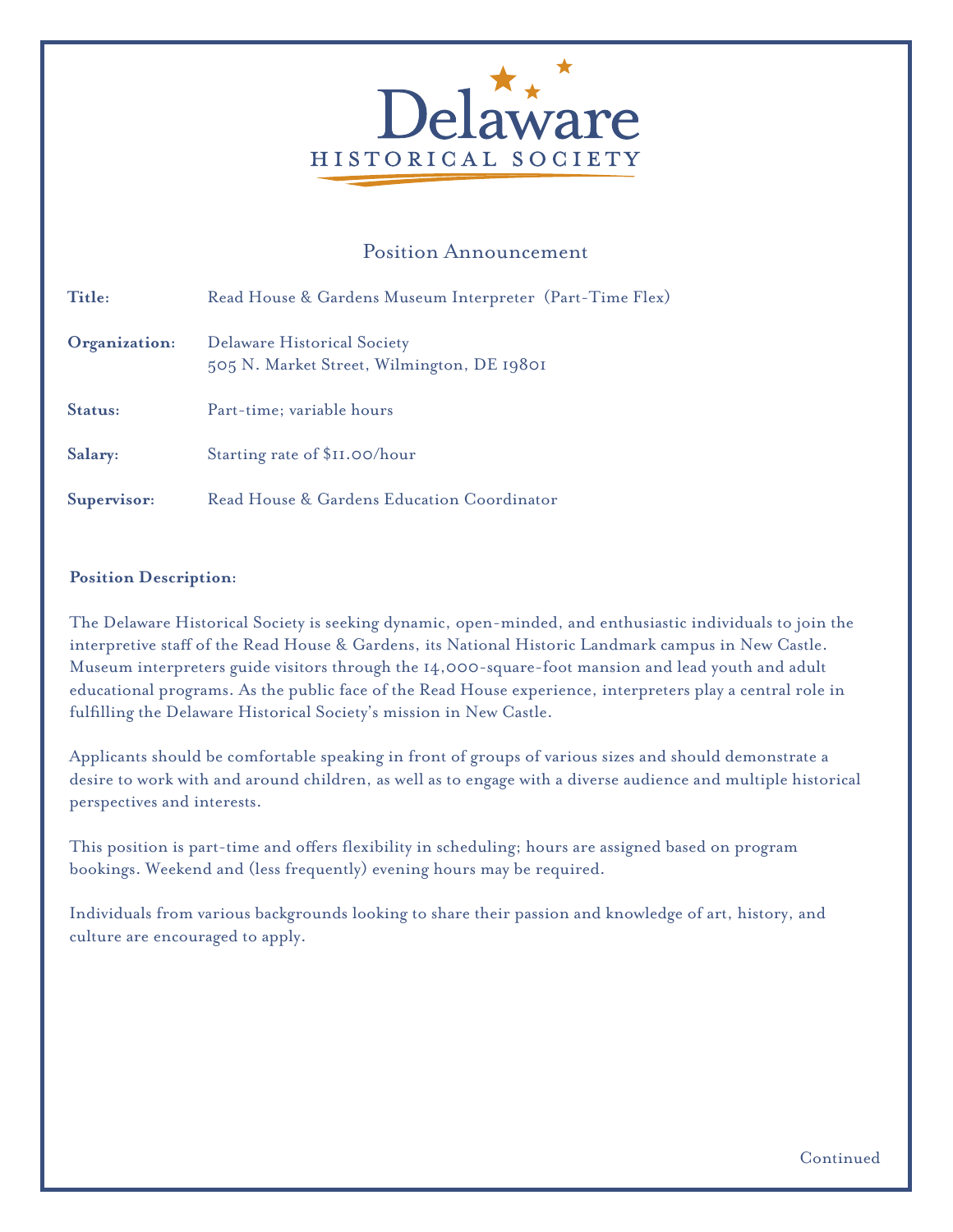#### **About the Organization:**

The George Read II House & Gardens comprises a 14,000-square-foot mansion built between 1797 and 1804 and formal gardens added in 1847–48. As an outstanding example of Philadelphia federalstyle architecture, it was designated a National Historic Landmark in 2017. George Read II was the first U.S. Attorney for Delaware, and his father was a signer of the Declaration of Independence and the Constitution, as well as a governor, U.S. senator, and chief justice in Delaware. Under the stewardship of Phillip and Lydia Chichester Laird in the 20th century, the house and grounds became a model of the colonial revival movement and appeared widely in American lifestyle and design publications. The Delaware Historical Society assumed ownership of the site upon Lydia Laird's death in 1975 and undertook a state-of-the-art restoration and furnishing campaign during the 1980s.

The Read House is situated in New Castle, Delaware, adjacent to the First State National Historical Park and overlooking the Delaware River. In addition to the RH&G, the Delaware Historical Society oversees the Mitchell Center for African American Heritage, Delaware History Museum, DHS Research Library, and Willingtown Square in downtown Wilmington. It strives to reach culturally diverse audiences through inclusive programming, exhibitions, and site interpretation.

### **Responsibilities:**

- Conduct tours and educational programming at the Read House & Gardens. This includes walkin tours on weekdays and weekends, adult group tours, school field trips, and assistance during public programs and special events.
- Provide excellent customer service skills to ensure a positive experience for museum visitors
- Maintain educational spaces, equipment, and supplies
- Contribute to the development and implementation of educational programs and resources
- Work with the Read House & Gardens Education Coordinator and Visitor Services Associate to foster a welcoming and inclusive visitor experience
- Ensure welfare and safety of visitors and provide security for collections
- Assist in other related tasks as directed

## **Qualifi cations/Skills:**

- High school diploma (bachelor's degree preferred, with experience in history or a related discipline)
- Interest in situating the Read House within local, national, and global history, including a willingness to continually expand and refine your understanding of historical concepts
- Comfort speaking in front of groups, answering questions clearly and directly, expressing concepts effectively to museum visitors, and interacting enthusiastically with people of all ages, educational levels, and backgrounds
- Ability to navigate stairs, stand or walk for extended periods of time, and lift average-weight objects of up to 25 pounds
- Willingness to learn, apply, and refine new teaching methodologies, especially object-based approaches
- Effective interpersonal skills and ability to work as part of a team
- Comfort with classroom technologies
- Positive attitude, an open mind, and flexibility

Continued